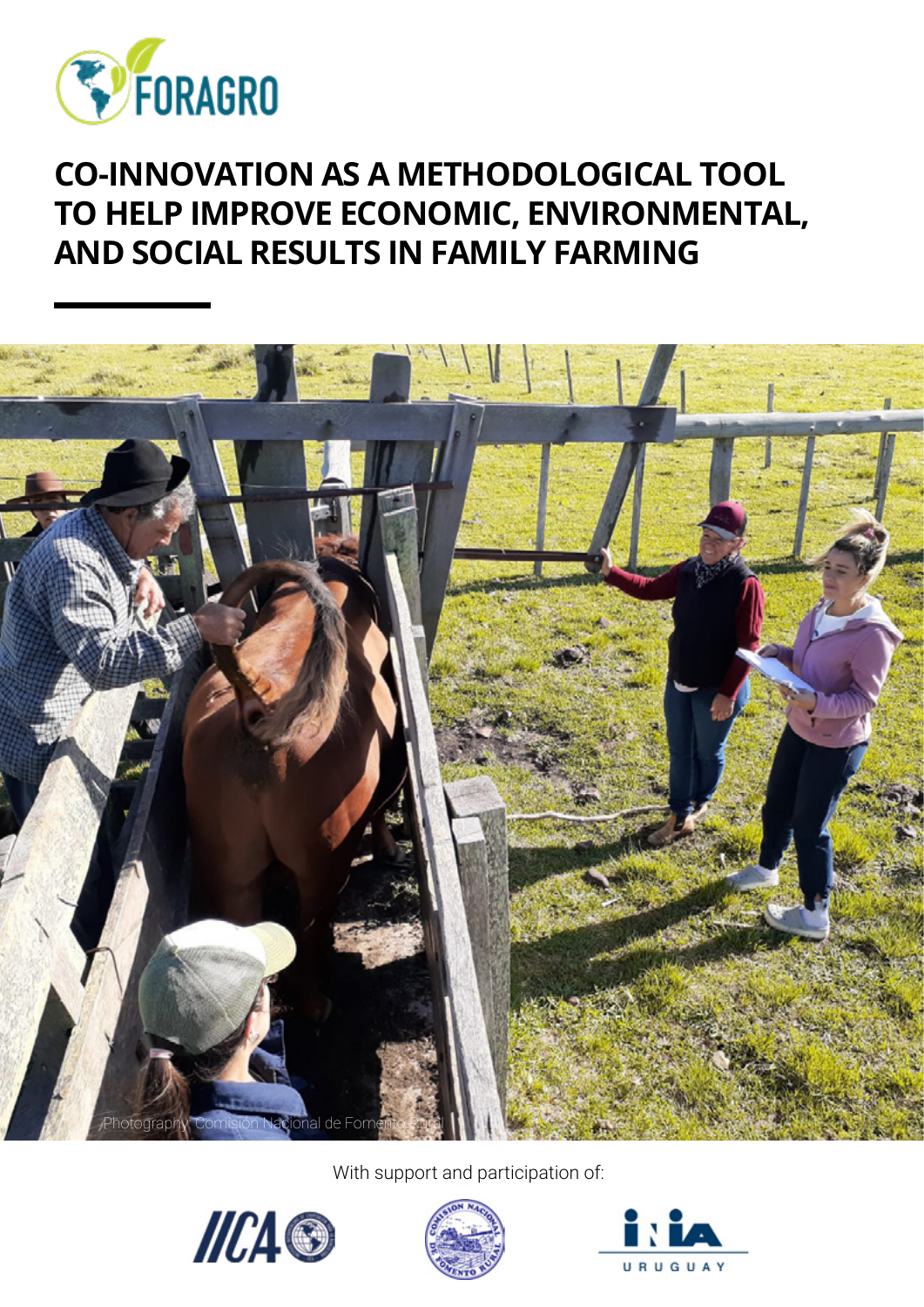

### **1. Relevance of the topic**

Agriculture faces multiple challenges, including a) supplying the growing demand for nutritious food at affordable prices; b) contributing to the energy matrix while maintaining quality, increasing resilience and preserving the capacity of natural resources to meet the needs of future generations; and c) achieving an equitable distribution of benefits among all those involved in the production process, especially family farmers.

**The sustainable development of family farming is strongly conditioned by the economic, social and institutional context in which it is carried out, but also by factors specific to production units themselves.** The latter include not only limitations with respect to the quality and quantity of resources, but also the manner in which the production system is organized and functions in order to meet its objectives.

Under current conditions, the productive, economic, social and environmental results achieved by most family farming systems fall below their potential. This is due to serious deficiencies in the management of natural resources (water, soil and agrobiodiversity) and in the organization of the production system. There are certain issues inherent to the size of farms, as well as limitations with respect to technical assistance and access to technologies due to their geographic and social isolation. Additionally, solutions based on existing technologies are not always adapted to the local context of family farmers.

It is possible to increase the productivity of family farming systems by adjusting their management and, at the same time, increasing their resilience to climate variability, without this involving an increase in costs. This has been demonstrated, for instance, by co-innovation processes carried out by the National Agricultural Research Institute (INIA) of Uruguay for the family livestock farms of organizations tied to the National Commission for Rural Development (CNFR) of Uruguay (Aguerre and Albicette 2018).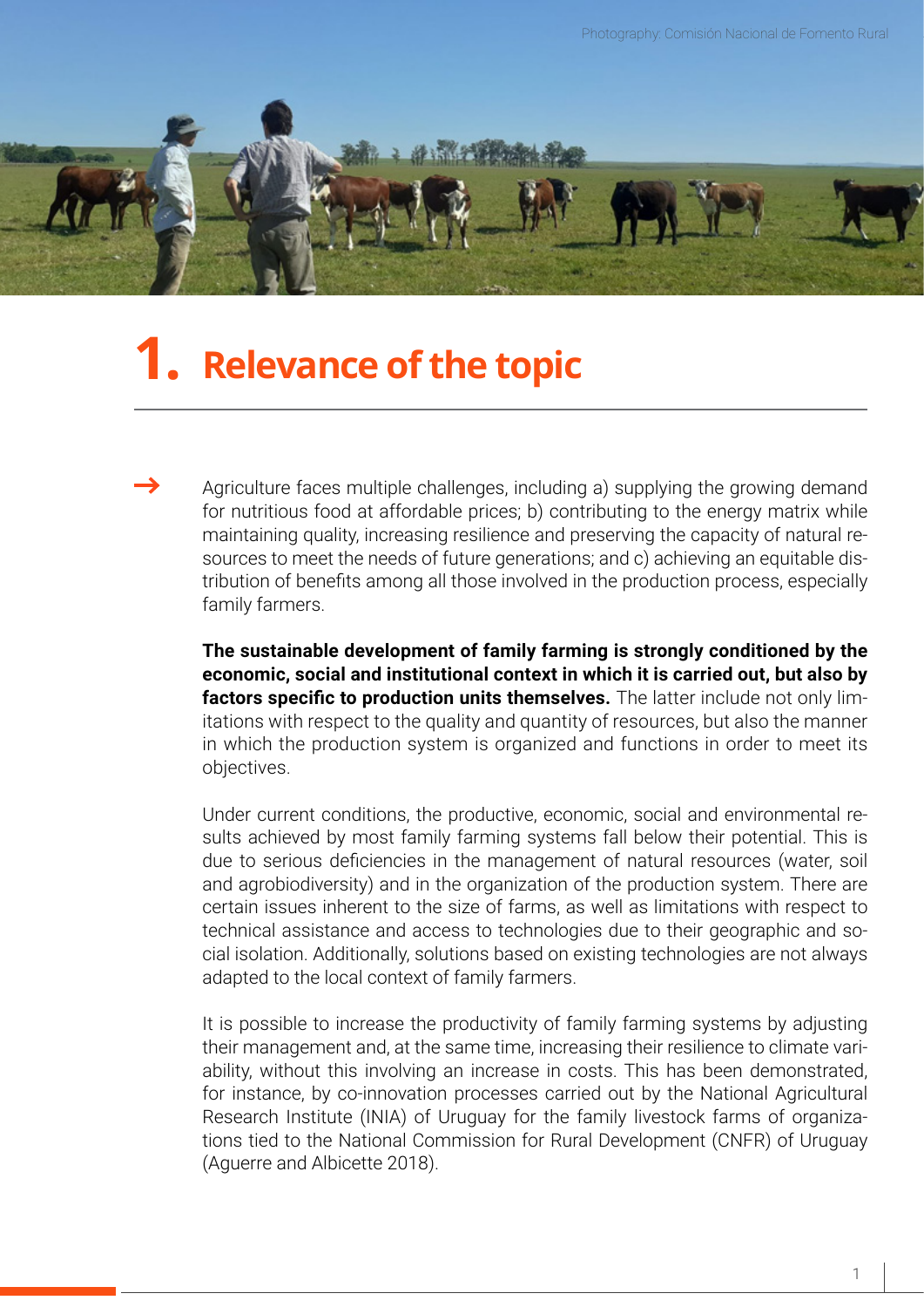The technologies that allow for achieving these results must be financially viable, socially acceptable and evaluated in specific environments, based on a reduced set of quantifiable objectives. From this point of view, agricultural research contributes to society by revealing the "facts and the technological options" that exist. It is often forgotten that social inequity and the inadequate management of natural resources are issues generated by human behavior, and that any effective contribution to overcoming them will depend on the interaction between multiple stakeholders in a negotiation and social learning process (Dogliotti 2012).

Even so, research institutions have an important role to play in agricultural innovation, provided they have long-term strategies, adequate budgets, qualified personnel and effective connections with producers and other stakeholders involved in agrifood systems. Given that much of the budget available for agricultural research for change is allocated to projects, the manner in which these projects are carried out is a key determinant of the pace of transitions towards sustainability. The effective disruption of unsustainable practices through project interventions requires rethinking linear cause-effect relations to include project governance and management approaches based on complex adaptive systems thinking, social learning settings, and monitoring geared to adaptation and learning (Rossing et al. 2021).

## 2. Background

Traditionally, a linear outlook on the sources and direction of technological change has persisted, with knowledge and technology generation being attributed exclusively to researchers outside of the agricultural system, who design technological solutions that are then transferred by extension workers and adopted by farmers as the result of a linear process (Dogliotti 2012). Under this lens, producers are mere consumers of technologies (Aguerre and Albicette 2018).

This linear model has led to a limited use of many improved agricultural technologies and has been severely questioned. Moreover, it has been partially replaced by systemic approaches under which producers are considered important stakeholders in the knowledge generation process.

It is important to acknowledge the key importance of learning in innovation processes, both "learning by doing" (during the creation process) and "learning by using" (during the use of technology); this fosters a better understanding of research results among producers. At the same time, these exchanges generate new research questions for researchers. Likewise, producers' feedback based on their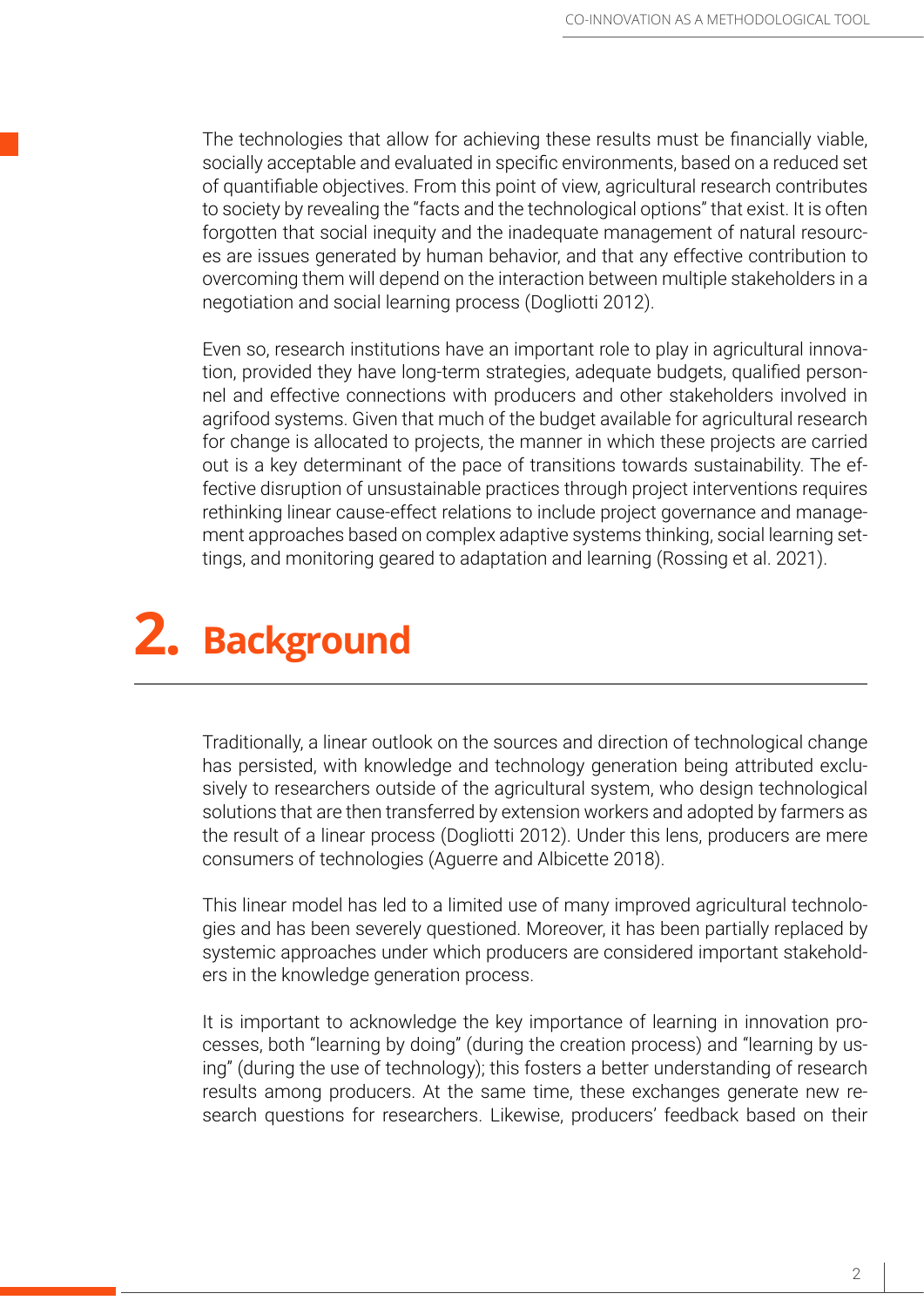use of these technologies in practice, as well as their perception of opportunities and limitations, improve the research process. All of this facilitates innovation processes, in which new solutions to technological issues are co-produced by various stakeholders in an interactive learning process. *It is important to shift the focus from "technology transfer" to improving farmers' capacity to learn and experiment*  (Dogliotti 2012).

This new paradigm must recognize the tremendous diversity that characterizes farmers, in terms of their access to resources, the conditions under which they must produce, the strategies they prefer to use and the objectives they seek to achieve. Therefore, research and development methods must be able to adapt to this diversity, by creating viable alternatives for different situations, and straying away from a "prototype" or optimal "package" whose message to farmers is "take it or leave it" (Dogliotti et al. 2005).

# **The co-innovation approach 3.**

Despite the wealth of analytical knowledge available regarding factors and processes that delay or hinder the transition towards sustainability in various sectors of society, researchers often lack guidance on how to develop knowledge that supports positive change and sustainability. We know that research is carried out within the context of innovation, which is understood to mean the application of knowledge to achieve desired social, ecological or economic outcomes. This knowledge can be acquired through learning, research or experience and can come from a variety of sources and stakeholders; however, it can only be considered an innovation until it has been applied (Aguerre and Albicette 2018).

Under the Agricultural Innovation Systems (AIS) approach, innovation is understood to mean the result of a networking and interactive learning process among a heterogeneous group of stakeholders that includes producers, input suppliers, processors, traders, researchers, extension workers, government officials and civil society organizations (Aguerre and Albicette 2018).

**In 2007, co-innovation emerged as an approach to governance and the management of change-driven projects, combining three areas: a) a complex adaptive systems perspective, b) a social learning environment, and c) dynamic monitoring and evaluation** (Rossing et al. 2021). In co-innovation, cyclical processes of planning, doing, observing and reflecting enable innovation to emerge from interactive learning among stakeholders (Coutts et al. 2016, cited by Aguerre and Albicette 2018).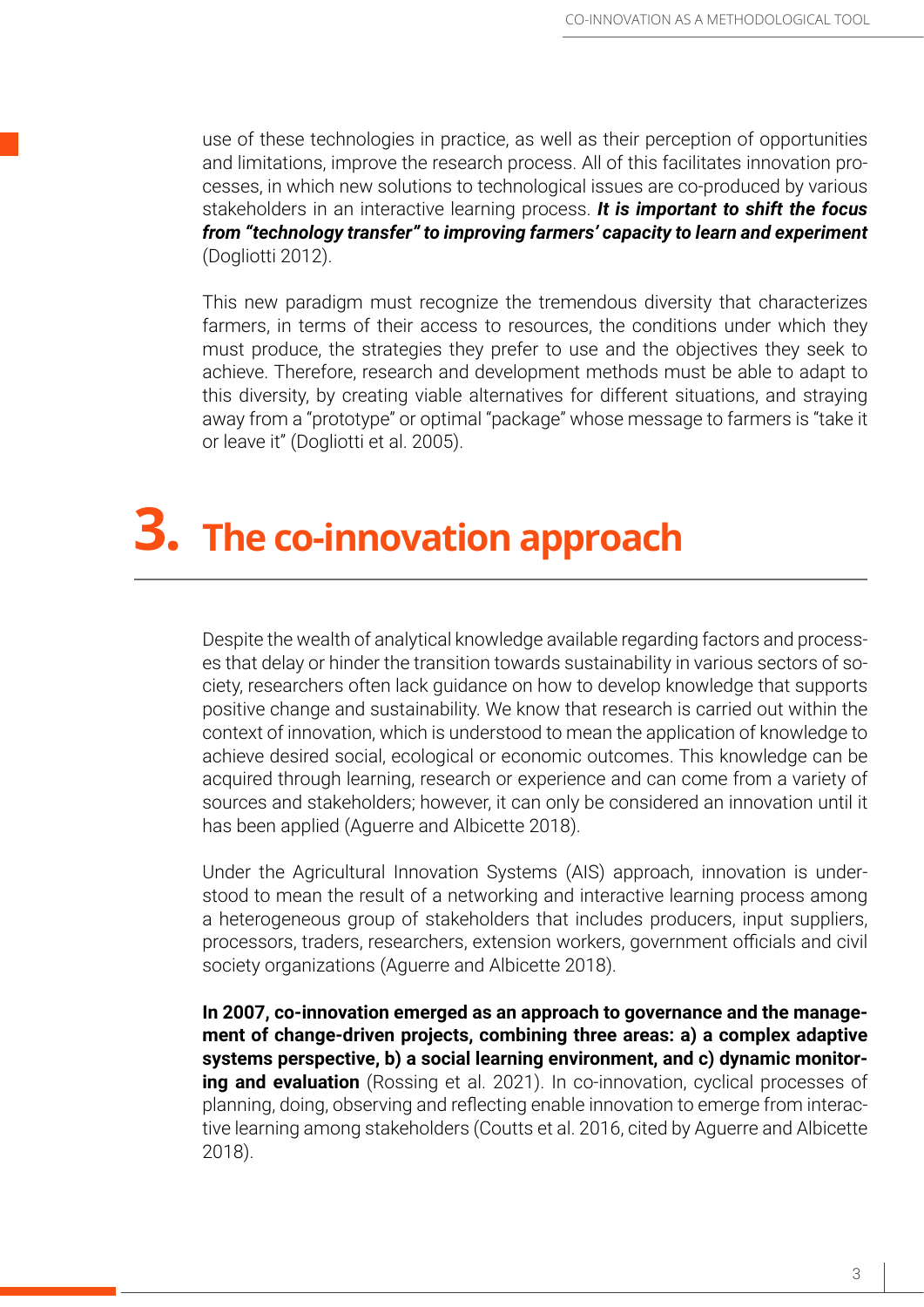#### **3.1 The three pillars of the co-innovation approach**

From a theoretical standpoint, the co-innovation approach is the result of a combination of three domains (Figure 1): **the complex adaptive systems theory, social learning, and dynamic monitoring and evaluation.** It involves a collective learning process (social learning), within an intentionally designed context (monitoring and evaluation dynamics) and considering a vision of complex adaptive systems (Aguerre and Albicette 2018). This section provides a brief explanation of each of these domains.



#### **FIGURE 1. The three pillars of the co-innovation approach**

Source: Aguerre y Albicette 2018.

Under the co-innovation approach, farms and their context are considered **Complex Adaptive Systems (CAS)**. They comprise multiple components of interconnected systems (farmers, stakeholders, entities), with the capacity to change and learn from experiences, as well as make things happen through their interaction with other stakeholders (Dogliotti 2012). At the farm level, this approach involves an analysis that takes into account two subsystems and their relationship with the environment: a) the management subsystem, which involves the family, its objectives and decision-making processes, and b) the production subsystem, which involves economic, productive and environmental aspects (Aguerre and Albicette 2018).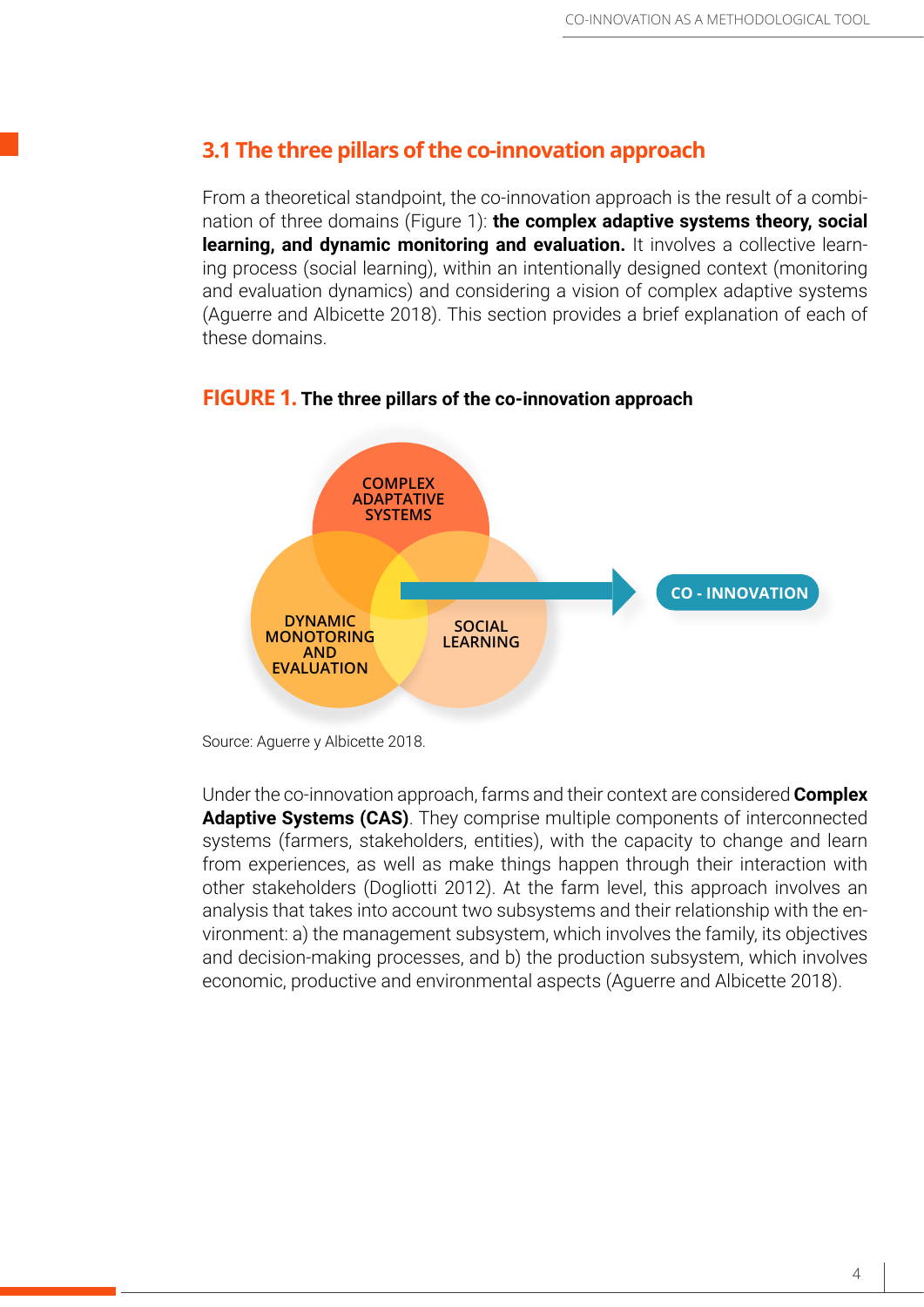

#### **FIGURE 2. Qualitative model of a family farm**

Source: Dogliotti 2012, adapted from Sorrensen and Kristensen 1992.

At the regional level, it implies a broader vision of agricultural innovation, understood as the result of multiple interactions between the components of production systems, supply chains and economic systems, the political context and social systems. This reflects the idea that innovation is the result of the actions of an AIS (Klerkx et al. 2012, cited by Aguerre and Albicette 2018).

**Social learning** is understood to mean a process that facilitates individual and collective learning through interaction with other individuals or stakeholders to solve a problem. During that process, stakeholders themselves acquire new technical and social skills, produce knowledge and develop relationships. Likewise, the organization of social learning bodies among the various stakeholders (researchers, producers and organizations) makes it possible to generate an appropriate environment in which innovation can occur (Dogliotti 2012). Within this framework, researchers can play a role in supporting stakeholder learning, while also learning themselves.

Learning for innovation involves cognitive learning; that is, learning about "things you previously didn't know about". It also enables mental frameworks to provide a foundation for the search for more creative, collective solutions. In this manner, stakeholders engage with a new technology, develop evolutionary cycles of selection and, through their interactions, combine ideas and experiences in new ways that result in innovations. Successful learning is dependent on all stakeholders coming together early on, enjoying equity and participating fully, without limitation,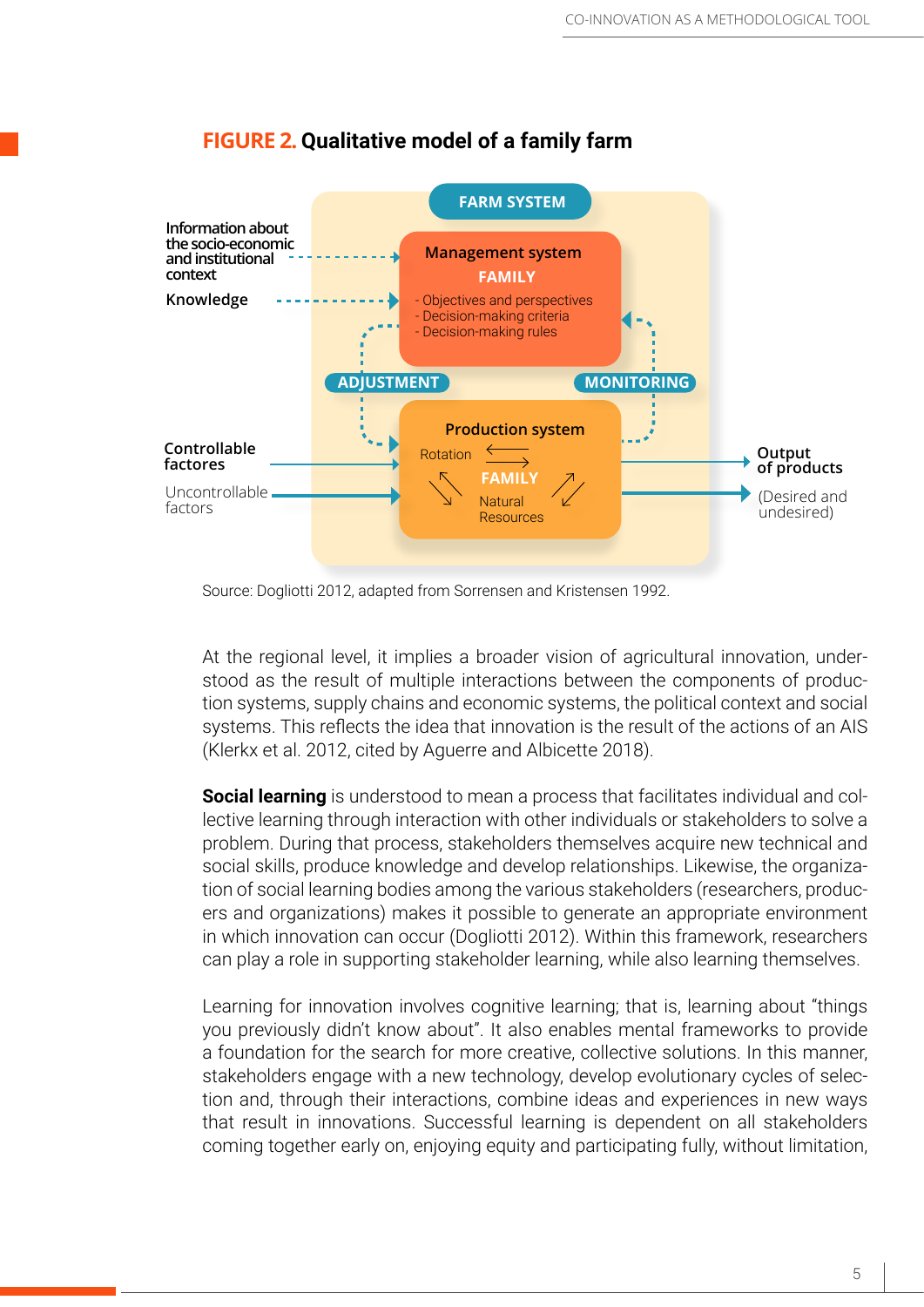

Photography: Comisión Nacional de Fomento Rural

as well as on efforts to facilitate the process. The design and implementation of a social learning process involves thinking, designing and organizing group dynamics, as well as reporting on progress and results (Aguerre and Albicette 2018). That is, the process requires planning, follow-up and monitoring that is conducive to learning.

In co-innovation processes, *dynamic monitoring and evaluation* is primarily used to foster learning during the implementation of a program or project, as well as to facilitate accountability and management (Aguerre and Albicette 2018).

In order for the monitoring and evaluation system to contribute to stakeholder learning, stakeholders must periodically reflect on the validity of impact hypotheses and the results achieved not only at the end of the process, but throughout the project's implementation. This allows for incorporating lessons learned in real time, as the process moves forward (Dogliotti 2012). In other words, it is advisable to define, from the outset, the theory of change on which the project will seek to generate an impact, as well as assumptions and monitoring indicators.

The analysis of impact pathways is associated with the development of strategies that provide a "preview" of the project's expected results by working together with the users who will subsequently utilize them. This is the project's theory of change. The expected results serve as the basis for the dynamic monitoring and evaluation process.

To activate reflection processes, it is necessary to facilitate the creation of a learning environment, considering the various stakeholders, their interactions and feedback. In addition to providing opportunities for dialogue, it is also important to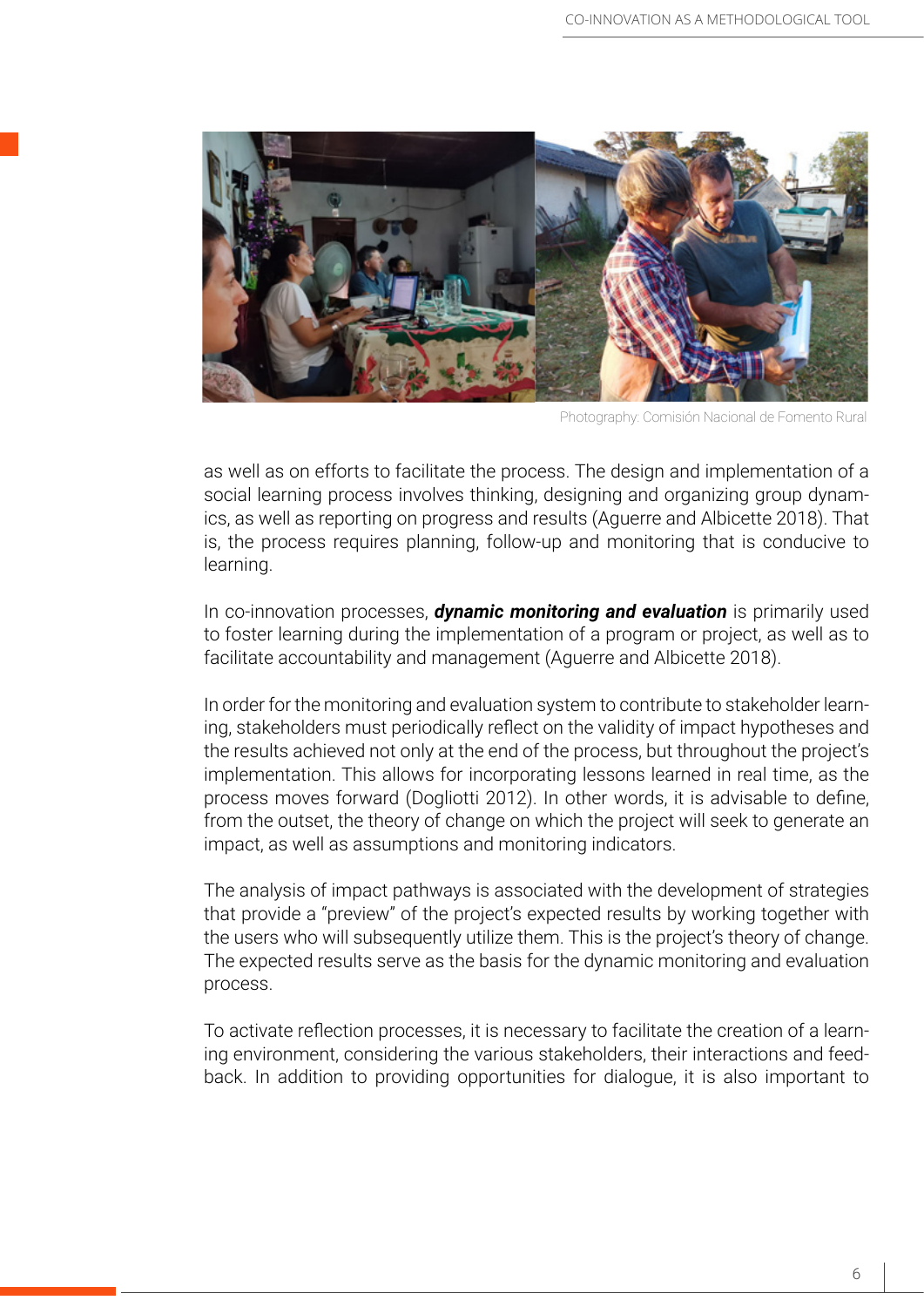carefully facilitate group processes that allow for addressing the needs of all stakeholders and that enable them to engage in negotiations with one another (Aguerre and Albicette 2018).

#### **3.2. The nine principles for applying the co-innovation approach**

Based on the context in New Zealand, Coutts et al. (2014), cited by Aguerre and Albicette (2018), note that co-innovation is context-specific and adaptive; in other words, the manner in which co-innovation is implemented must be tailored to the particular situation, which will also change over time. Nine principles that can facilitate co-innovation have been identified, and are listed below (Coutts et al. 2017, 2016; cited by Aguerre and Albicette 2018):

- **1.** TAKE TIME to understand the problem from many different views.
- **2.** BE INCLUSIVE ensure everybody is present who needs to be there in order to understand the problem, its causes and to develop workable solutions.
- **3.** ENGAGE with and value all sources of knowledge seek new insights and take the time to listen to all the different perspectives.Mantener la visión compartida o la "ambición de cambio", refrescándola periódicamente.
- **4.** STRIVE to learn from each other by actively listening and understanding be open to new ideas by being willing to let your own understanding and perspectives evolve.Tener en cuenta el contexto más amplio del problema y cualquier cambio real o potencial que pueda ocurrir.
- **5.** KEEP SIGHT of the shared vision or 'ambition for change' and update it periodically.
- **6.** BE HONEST, open and constructive in your interactions with other participants.Seguir el proceso de coinnovación a pesar de las frustraciones.
- **7.** BE AWARE of the wider context of the problem and any actual or potential changes which may occur.
- **8.** BE FLEXIBLE and adaptable.
- **9. STICK** with the co-innovation process despite its frustrations.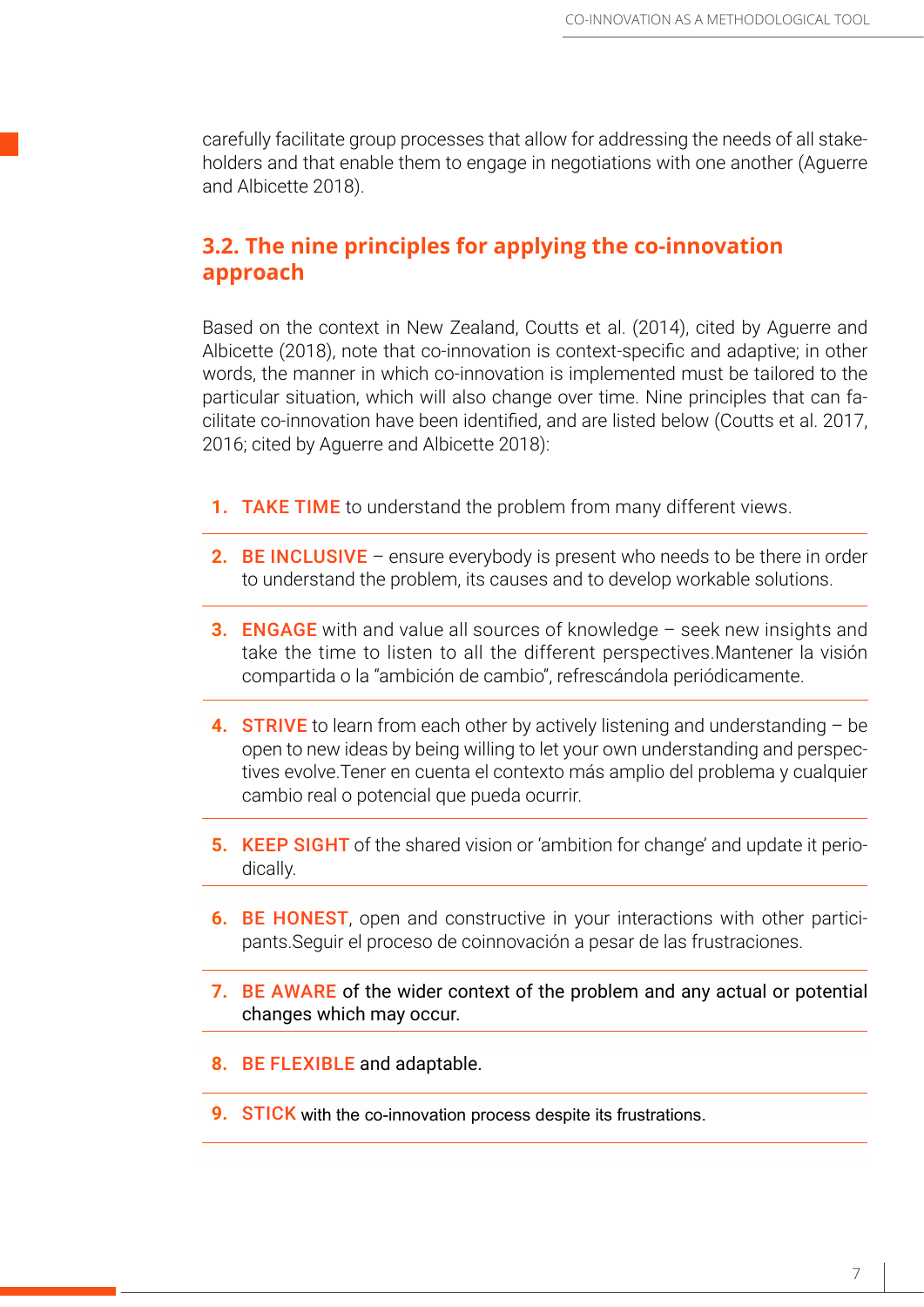### **4.** Results achieved by applying the **co-innovation approach**

The European Latin-American Project for Co-Innovation of Agro-ecosystems (EULACIAS), which focused on fostering the strategic reorientation of 16 family horticultural and horticultural-livestock farms as part of three case studies in Latin America, set a relevant precedent for projects designed under the co-innovation approach. One of the case studies of the project involved horticultural and livestock producers in Uruguay (Dogliotti 2012).

The case study in Uruguay demonstrated the potential of co-innovation to improve certain farm sustainability indicators. For instance, organic matter in soil increased by an average of 26%, the ratio of yield obtained versus achievable yield improved by 39%, family income rose by 51%, and family productivity grew by 53% (Dogliotti 2016). These and other impacts are summarized in Figure 3.



#### **FIGURE 3. Impact on sustainability in farms**

Source: Dogliotti 2016.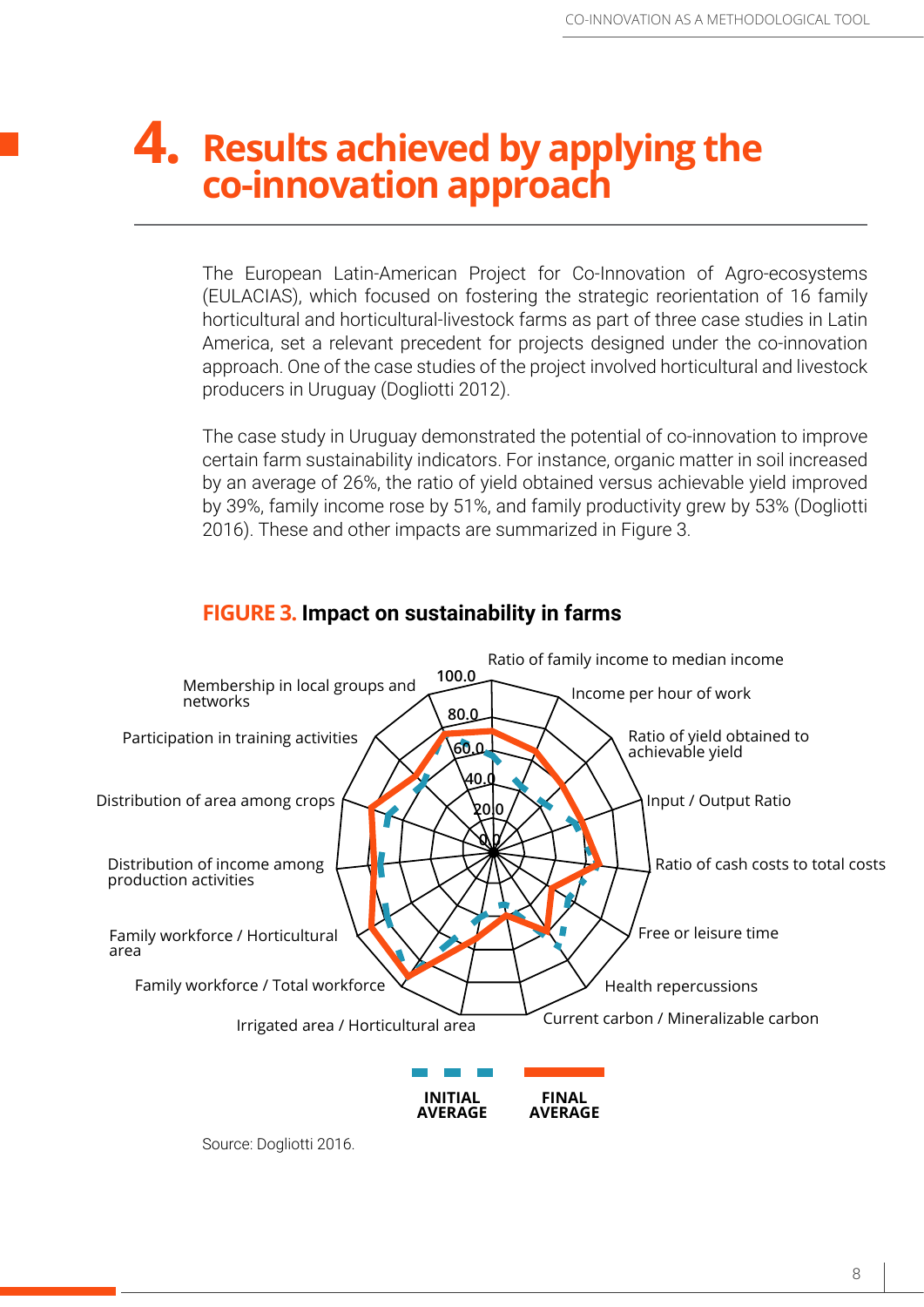Between 2012 and 2015, Uruguay's INIA adopted this methodology in its coordination efforts with producers' organizations such as CNFR, which is primarily comprised of family farmers. The joint efforts, which focused on seven family livestock breeding farms in regions vulnerable to climate change, yielded positive results in terms of redesigning the production systems.

Among the noteworthy results of this experience in the seven farms in Rocha is an average 23% increase in meat production, a 56% increase in net income (at 2014- 2015 prices) and a 25% reduction in animal and pasture management tasks (Albin 2016). Meat production increased in all but one farm. From an environmental standpoint, considerable increases in forage height were observed on natural fields in all cases, with the exception of the farms that already had more forage available. From a social standpoint, relevant improvements were achieved in the use of proposed technologies, as well as in assessments and planning (Aguerre and Albicette 2018).

Subsequently, a project was carried out together with the government of New Zealand and organizations in that country to exchange experiences related to co-innovation in livestock farming. The Uruguayan government is currently implementing its Climate-Smart Livestock Farming project (GEF), while CNFR is implementing its Resilient Family Livestock Farming project (Euroclima+EU), with a view to scaling up co-innovation in livestock farming. Both projects, in which INIA is involved as a partner entity, have achieved excellent progress thus far.

Rossing et al. (2021), in turn, highlight recent progress achieved in New Zealand through the Primary Innovation project, which applies the co-innovation approach to address the current challenges of modern agriculture. This approach has been gaining momentum in recent years as a way to foster innovation and learning in agriculture and in natural resource management.

In general, all of these experiences allow for asserting that (Rossing et al. 2021):

The most significant contributions to the transition towards sustainability were associated with in-depth project planning, an approach applied at the farm level rather than at the crop or field level, connections established throughout the course of the project with stakeholders involved in the regional innovation system, and the facilitation of frequent interaction between the project and stakeholders to reflect on results, the broader implications of the system, and the management of the project.